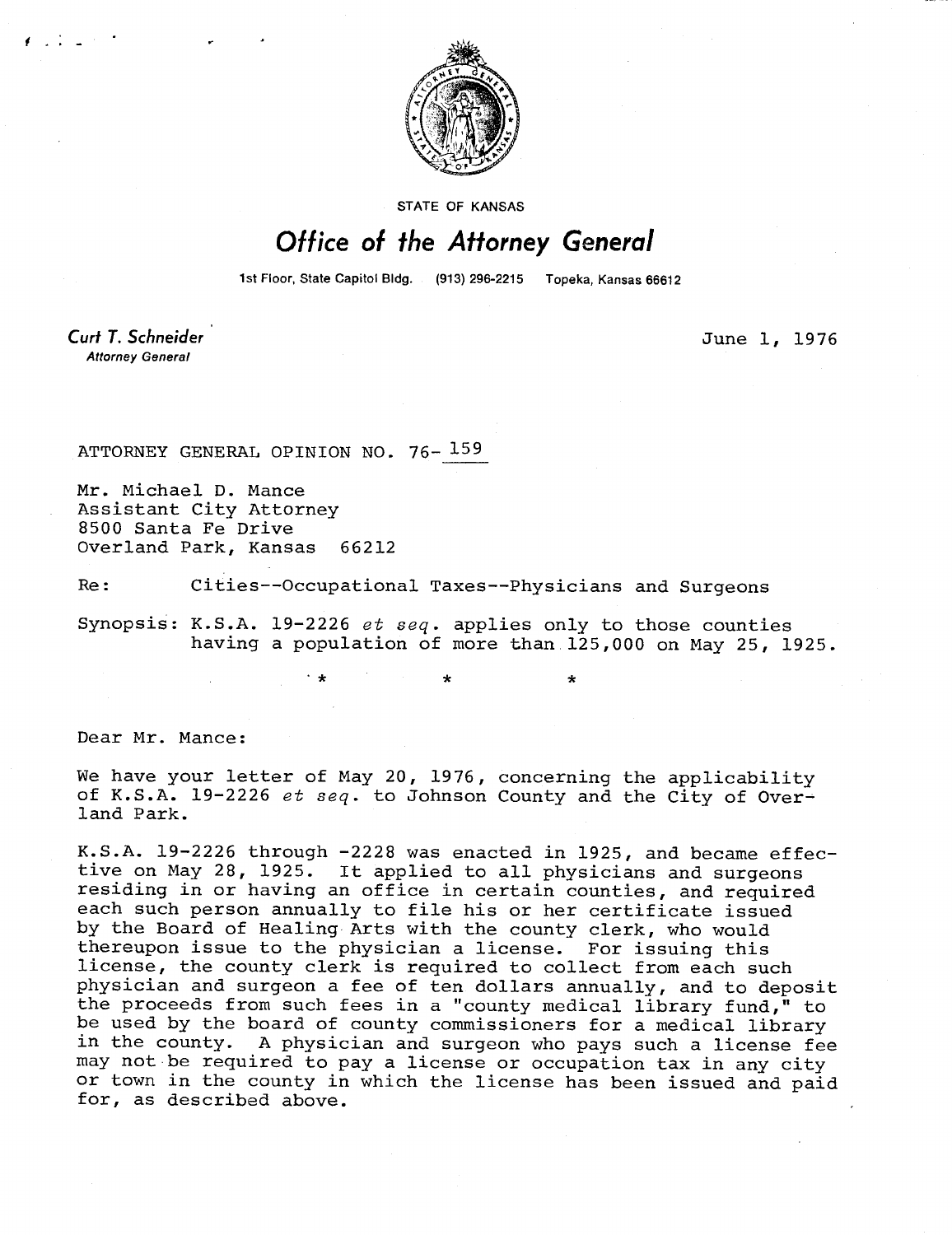Mr. Michael D. Mance Page Two June 1, 1976

The question has been raised whether the act applies to Johnson County. If it does, the City of Overland Park may not assess and collect an occupational tax from physicians in the community.

As enacted in 1925 and as it reads today, K.S.A. 19-2226 applies

"[i]n all counties now having a population of more than one hundred twenty-five thousand inhabitants . . . ." [Emphasis supplied.]

In 1925, Johnson County did not have a population of more than one hundred twenty-five thousand persons. Thus, it was not subject to the act at the time of its enactment and effective date.

The question which has been posed a number of times in the past is whether the act applies only to those counties having the requisite population on May 28, 1925, or whether it applies to all counties in which the population has grown past 125,000 since 1925. In an opinion dated February 20, 1968, Attorney General Robert Londerholm reaffirmed his earlier opinion of September 11, 1967, concluding that the act applied only to counties having a population in excess of 125,000 on May 28, 1925. General Londerholm based this opinion, first, on the view that the use of the word "now" restricted its applicability to the circumstances existing at the time the act took effect, and secondly, on legislative history. Reviewing the Journal of the Senate for 1925, he found that the bill was amended in the floor of the Senate in several particulars, one being a deletion of the words "or hereafter attaining" from the first two lines of the bill. He concluded that

> "deletion of this phrase by the legislature seems to clearly indicate that the legislative intent was not to include within the bill's provisions any counties which might in the future attain the specified population."

A contrary conclusion was reached in a lengthy and well-researched opinion dated February 5, 1968, by Mr. Chipman, then Johnson County Counselor, who relied upon a number of decisions of the Kansas Supreme Court in which the term "now" had been interpreted to refer not merely to the date on which a statute took effect, but to some time in the future contemporaneous with some condition occurring in the future. Two of these cases are departures from the general rule that "[t]he